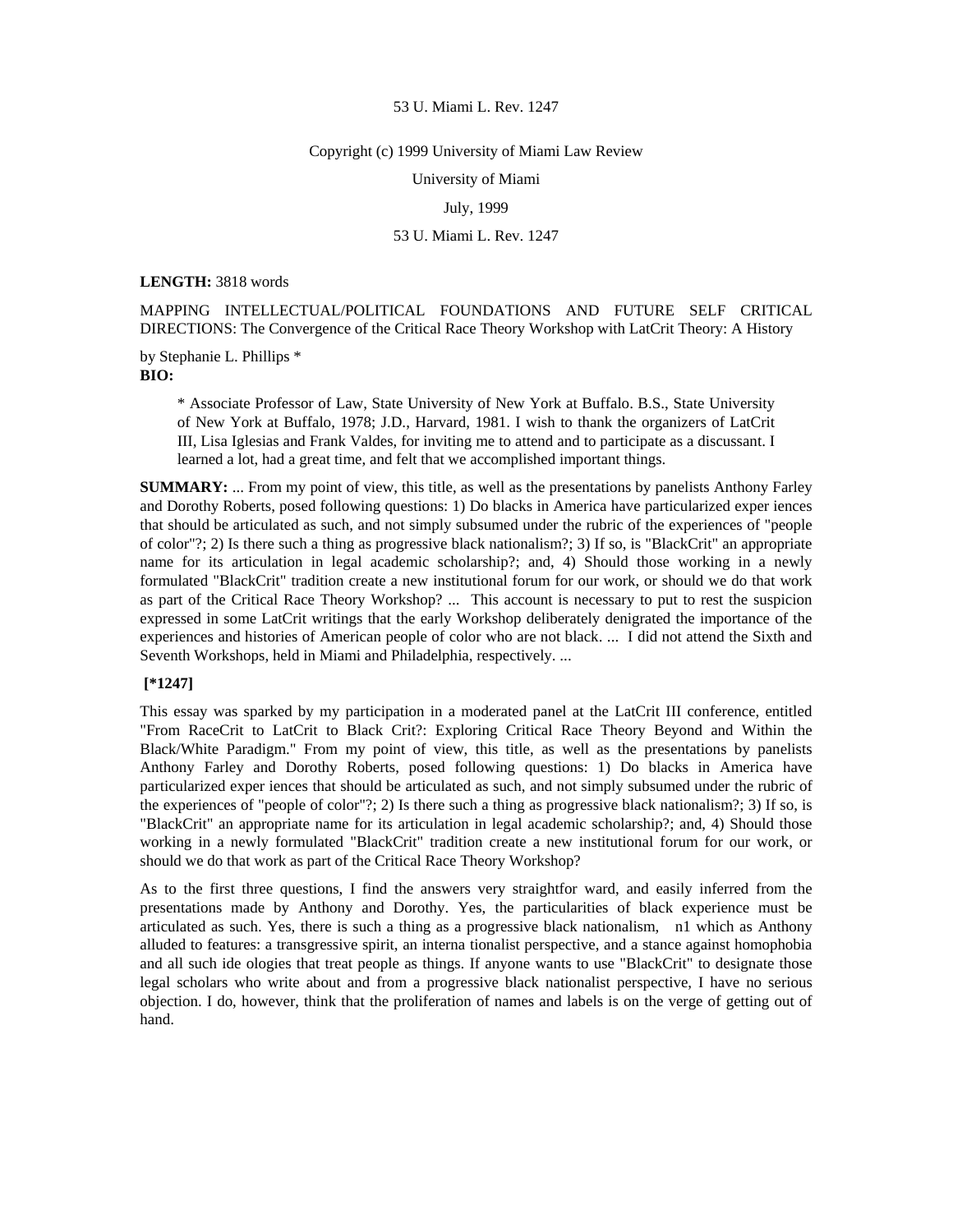My essay primarily will explore the fourth question posed: assum ing that the new label, "BlackCrit," might be used to describe legal scholarship in the tradition of progressive black nationalism, should we create a new institutional forum for such work? My tentative answer to this question is no. I think it preferable for BlackCrit to develop within **[\*1248]** the ambit of the Workshop on Critical Race Theory. My conclusion is largely derived from my experience as a participant in the Workshop, and my perspective on how its politics have evolved over the past nine years. In this essay, I give my version of part of that history, as well as my interpretation of it.

The history I recount concerns the Critical Race Theory Workshop, which held its first meeting in 1989 and continued to meet annually through 1997, when the Ninth Workshop was held at Tulane. n2 I do not mean to suggest an equivalence between the Workshop and the entire corps of people and corpus of work that constitute "Critical Race The ory." There are many people who think of themselves as Critical Race Theorists, who have never attended a Workshop. There are people who once participated in the Workshops who no longer do. Moreover, there are different conceptions among the people who regularly attend the Workshop about what Critical Race Theory is. The following account, therefore, should be read as my version of the evolution of the politics of the Workshop, not as pronouncements on the nebulous Critical Race Theory.

A. Founding the Critical Race Theory Workshop: Opposition to "All Forms of Oppression"?

 I think "jagged" is the best characterization of the political evolu tion of the Critical Race Theory Workshop. The person principally responsible for the idea of the Workshop, and the person who coined the label "Critical Race Theory," is Kimberle Crenshaw. Almost all of us who, constituted the Organizing Committees for the first two workshops had a leftist political orientation. n3 Our agreed-upon description of the Workshop, and of the scholarship we hoped it would spawn, was that Critical Race Theory would apply the tools of critical theory to the task of dismantling racial hierarchy in the United States. In addition, the **[\*1249]** organizers adhered to a stance against all forms of oppression, including oppression on the basis of race, class, gender, and sexual orientation. Despite our controversial "invitation only" policy, n4 it had become glar ingly obvious by the end of the Second Workshop that not everyone in attendance shared the organizers' political orientation. The depth of dis agreement was painfully obvious during the last session of the Second Workshop, which focused on political tenets we hopefully had in common.

The discussion was organized around a seven-point description of proposed "Tenets of Critical Race Theory":

Critical Race Theory:

1. holds that racism is endemic to, rather than a deviation from, American norms;

2. bears skepticism towards the dominant claims of meritocracy, neutrality, objectivity, and colorblindness;

3. challenges ahistoricism, and insists on a contextual and, histori cal analysis of the law;

4. challenges the presumptive legitimacy of social institutions;

5. insists on recognition of both the experiential knowledge 2nd **[\*1250]** critical consciousness of people of color in understanding law and society;

6. is interdisciplinary and eclectic (drawing upon, inter alia, liber alism, post-structuralism, feminism, Marxism, critical legal the ory, post-modernism, and pragmatism), with the claim that the intersection of race and the law overruns disciplinary boundaries; and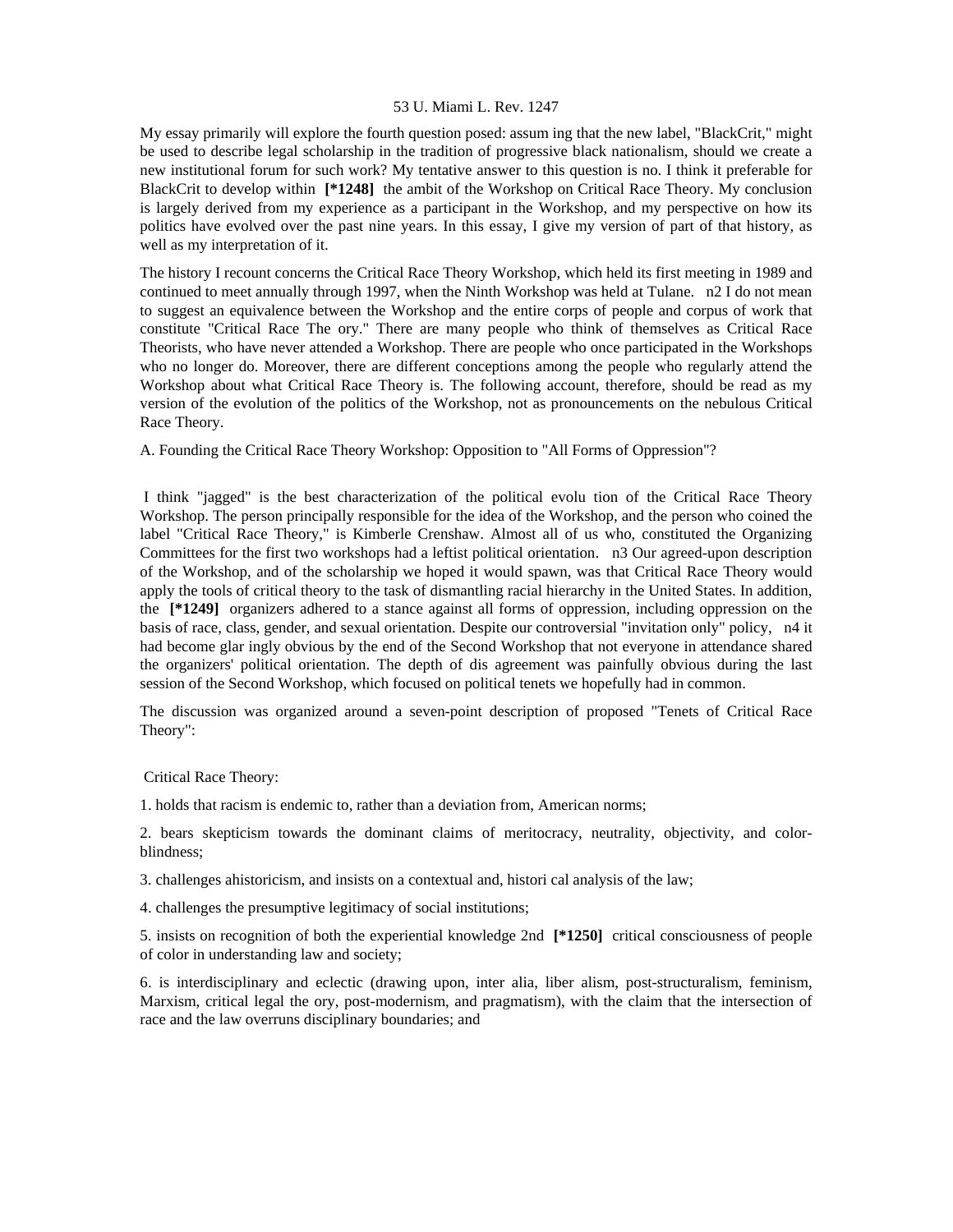7. works toward the liberation of people of color as it embraces the larger project of liberating all oppressed people. n5

 Discussion of the first six points went fairly smoothly; those pres ent could easily give formal assent to these propositions to these pro positions. n6 It was when we got to point number seven that all hell broke loose.

The principal bone of contention surrounding proposition seven was whether gay men and lesbians are "oppressed people," and if so, whether their liberation had anything to do with the fight against racial oppression. n7 These questions were not, to say the least, propounded in a spirit meant to lead to further discussion. Rather, the questions exploded, as did the responses. All possibility of further engagement having been destroyed, the Second Critical Race Theory Workshop adjourned, with some people barely speaking to each other. n8

As for the aftermath of this debacle, I regret to report that eight **[\*1251]** years passed before the Critical Race Theory Workshop fully embraced the principles that the fight against oppression of gay men and lesbians is important, and that it is, or should be, an integral part of the antiracist struggle. n9 Gay and lesbian folks regarded the 1997 Workshop as the first one where their identities and issues were not contested. What had changed? Some of those who had opposed the view that gay and lesbian issues should be addressed as part of Critical Race Theory were con verted to a new understanding; while others stopped attending the Work shop. Furthermore, by 1997, the number of (out) gays and lesbians attending the Workshop increased from the original one or two to between eight and ten.

In sum, while it took an excruciatingly long time for the Critical Race Theory Workshop to reflect a strong stance against heterosexism, it finally did. I have told this story here because LatCrit has taken a solid stance against heterosexism from its beginning, in 1996. At that time, LatCrit and the Critical Race Theory Workshop were not equally hospitable to gays, lesbians, and inquiries into sexuality-based oppres sion. That, in my opinion, has now changed, constituting my first exam ple of how the Critical Race Theory Workshop has converged with the politics embraced by LatCrit.

B. The First Critique of the "Black/White Paradigm" and the Workshop's Response

 My second convergence chronicle is more closely related to the topic proposed for discussion at LatCrit III: "Exploring Critical Race Theory Beyond and Within the Black/White Paradigm." n10 This is an account of the undeniable fact that the Critical Race Theory Workshop, in its early years, focused almost exclusively on the experiences of Afri can Americans, and of how the Workshop later developed a more inclu sive perspective. This account is necessary to put to rest the suspicion **[\*1252]** expressed in some LatCrit writings that the early Workshop deliberately denigrated the importance of the experiences and histories of American people of color who are not black. n11 One small piece of evidence that I hope will tend to counteract the suspicion is that, in the proposed "Ten ets of Critical Race Theory," propounded at the Second Workshop and discussed above, we continually referred to "people of color," rather than "blacks," in our formulations. Indeed, it would have been very odd had we done otherwise, considering the significant presence of non- blacks, including Mari Matsuda, Gerald Torres, and Neil Gotanda. Just two years later, in fact, Neil was part of the group that launched a cri tique of the Workshop's overemphasis on the Black/White paradigm. Beyond that episode, which seems to have dropped from our collective memory, I wish to highlight the Workshop's response to the critique, which demonstrated that our original parochialism was a function of ignorance, not of deliberately thought-out principles. n12

The earliest critique of what has been called the "Black/White para digm" which now is, more appropriately known as the "White Over Black paradigm," occurred at the Fourth Critical Race Theory Workshop in 1992. n13 The non-blacks who were present formed a caucus and emerged with the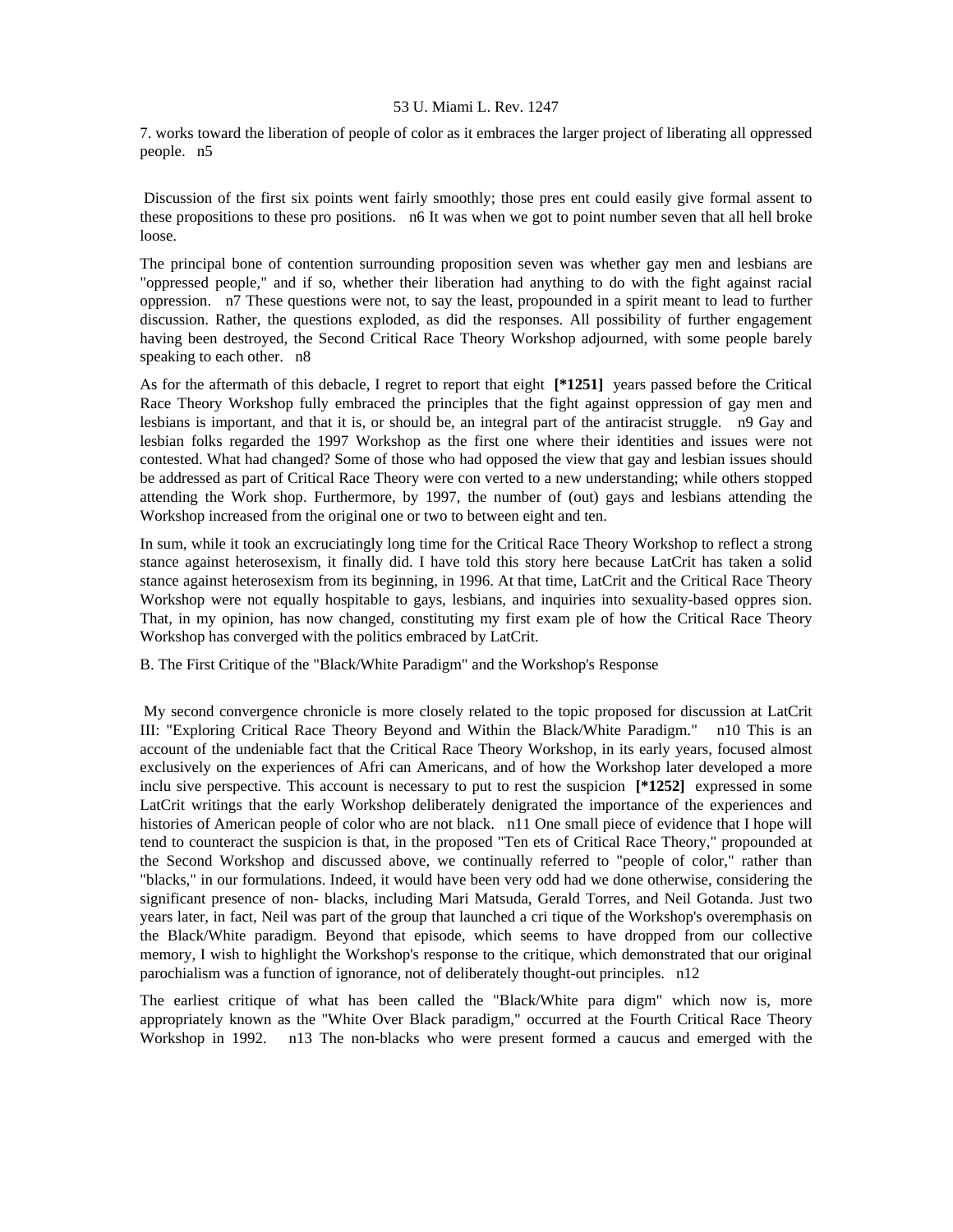following challenge to the Workshop's "Afrocentr ism:" the Workshop had been, perhaps, overlydominated by African Americans, and had, certainly, overemphasized the history and present circumstances of blacks, with an unprincipled neglect of the conditions of non-black peoples of color. n14 Personally, I was both embarrassed and **[\*1253]** stunned. As for the collective black response to the critique: we apolo gized, confessed our ignorance, and said that since we knew nothing about ethnicity and little about various groups' histories, we would have to be taught. And that is exactly what happened.

The next year's Workshop n15 prominently featured plenary discus sion of ethnicity, as overlapping but distinct from race, and of the histo ries of Asian Americans and Latinos/as. A committee chaired by Lisa Ikemoto, and including Celina Romany, Hein Kim, Gerald Torres, and John Hayakawa Torok, compiled and led discussions on extensive read ings concerning race and ethnicity. n16 This institutional response to the critique of the Black/White paradigm was a significant step in the evolu tion of the Workshop. More generally, the Workshop's attempt to cor rect its "Afrocentrism" reflected an ability to grow and change that is essential to the long-term health of any organization. n17

# C. The Workshop's Present Politics

 I did not attend the Sixth and Seventh Workshops, held in Miami and Philadelphia, respectively. From accounts I have heard, there con tinued to be a great deal of resistance to the idea that combatting heter osexism was an integral part of Critical Race Theory. This resistance was finally overcome, or rooted out, at the Eighth and Ninth Workshops. It is possible that in response to the 1993 Workshop's emphasis on Asian and Latina/o ethnicity, there were subsequent incidents of "blacklash," whereby African Americans attempted to refocus most attention on black issues. On the other hand, I have been neither party to nor witness of any resurgent "Afrocentrism." Moreover, black history and politics were further decentered at the Eighth and Ninth Work shops. n18 Another important feature of the Ninth Workshop, accom **[\*1254]**  plished largely through the efforts of Estevan Rael y Galvez, was a significant Indian presence. n19

Where are we now? What are the current politics of the Workshop on Critical Race Theory? By 1997, the Workshop reflected an under standing that racism is not only historical slavery, Jim Crow laws and gerrymandered voting districts in the South; it is also immigration laws and internment camps; it is stolen land grants and silenced languages; it is standardized tests based on standardized culture; it is invisibility and lost identity. We also understand that racism is inextricably linked to oppression on the bases of gender and sexuality. These understandings in no way contradict the original goals of the founders of the Workshop. Rather, they actualize our original vision, vastly enriched by the strug gles of the intervening years. Furthermore, what I have presented as a summary of the current politics of the Critical Race Theory Workshop is a paraphrase of Leslie Espinoza's description of LatCrit theory! n20

At the conclusion of its first decade, the Critical Race Theory Workshop, having struggled to understand that our work must encom pass a fight against heterosexism and having critiqued the Black/White paradigm, has converged with the politics that have informed LatCrit from its beginning. This brings me to the second question I found implicit in the title of the panel at LatCrit III: What institutional arrangements are suited to our articulation of the particular culture and needs of African Americans, which may or may not come to be called "BlackCrit," but which should definitely take into account the conver gence between the politics of the Critical Race Theory Workshop and LatCrit theory?

## D. An Institutional Proposal

 Because the Critical Race Theory Workshop and the LatCrit con ferences reflect such similar politics, but together constitute such a small part of legal academia, it seems fairly clear that these two institutions should coordinate their work. There are many ways to do this, but the agreement I prefer is for the Critical Race Theory Workshop to move to an every-other-year schedule, to which everyone that shares the politics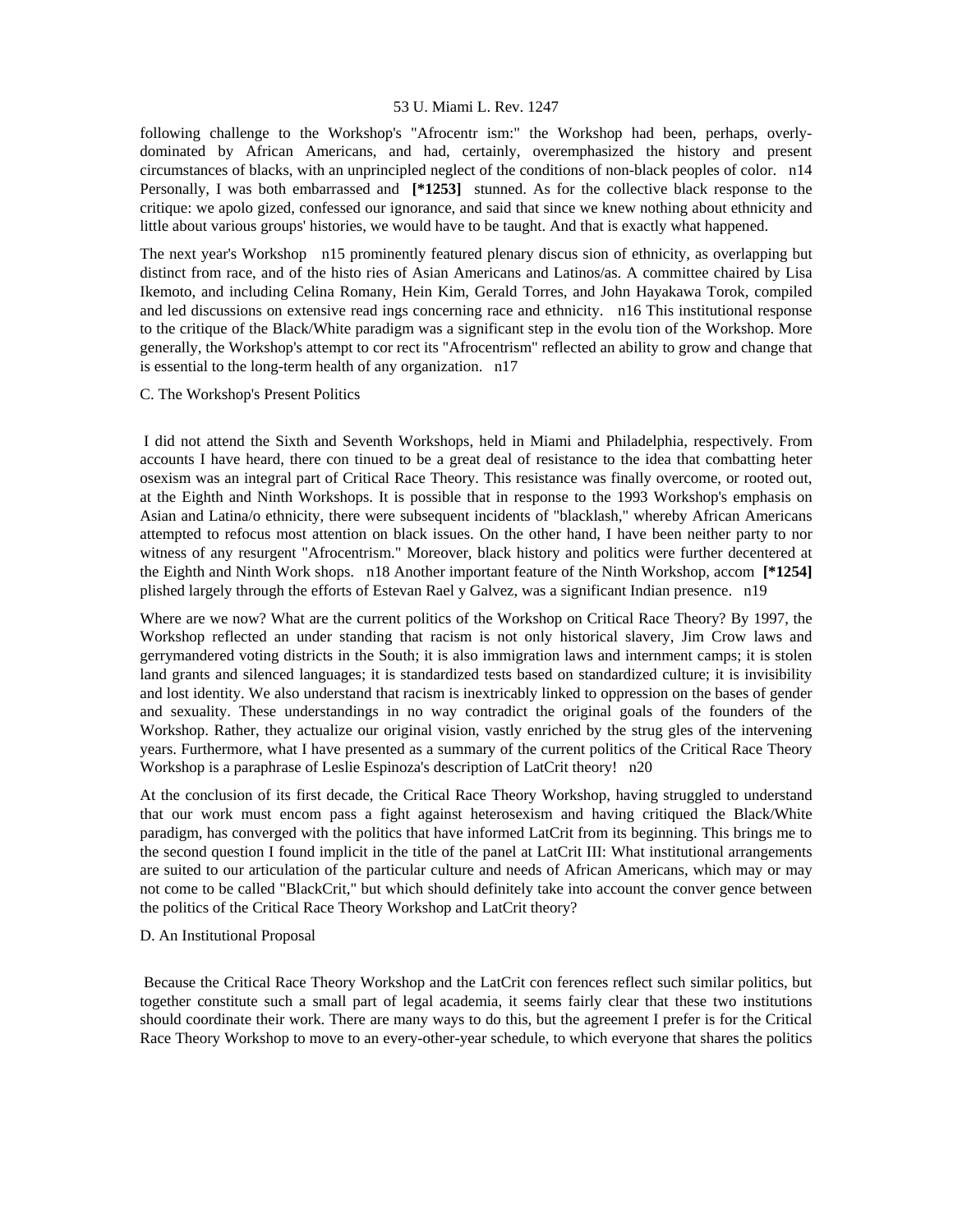of the Workshop and LatCrit would be invited. In the alternate years, other groups would meet, including LatCrit, which has a distinctive role **[\*1255]** to play in the working out of Latina/o pan-ethnicity. n21 Other one-time or long-term formations that might be organized to deal with specific issues or to focus on particular communities include: a conference devoted to immigration theory and policy; a workshop that brings together queers of color; and a BlackCrit organization. My preference as to BlackCrit is, however, that the working out of progressive black nationalist ideology be done under the auspices of the Critical Race Theory Workshop, rather than in a separate organization.

The principal reason why I would hesitate to endorse a separate BlackCrit organization is one that has been mentioned by Taunya Banks at LatCrit III and elsewhere. Historically and presently, there are many examples of regressive black nationalism that, for instance, deny that there is sexism in the black community, attempt to legitimate homophobia, and deny that blacks can be "racist" in relation to other people of color or whites. I think Taunya is probably right that, without the discipline that would be provided by working with people who come from other subject positions, there would be a substantial danger that a black nationalist formation would degenerate into the regressive type. Sadly, there also may be too few blacks in legal academia who endorse a distinctively progressive black nationalism for a new organizational form to be warranted. A conference and a few meetings might make sense, but not a whole new organization.

I wish to anticipate one objection that might be raised to my propo sal that the Critical Race Theory Workshop, (1) be the institutional home for working out a progressive black nationalism among legal scholars, whether or not called "BlackCrit." Some participants may be concerned that the "Afrocentrism" that characterized the Critical Race Theory Workshop in the past would be resurrected if specifically black theoreti cal work were presented at the Workshop. My rebuttal is three-fold. First, an implication that blacks always occupy a privileged position vis-a-vis Asians and Latinos/as with respect to race issues would be insup portable. In relation to each other, Latinas/os, Asians, blacks, and Indi ans sometimes occupy positions of privilege and sometimes experience subordination. n22 Second, I hope that the history of the Workshop I have recounted helps to allay fears of black dominance; a little trust is called for and should be tried. Third, and most importantly, I endorse the view **[\*1256]** that the Critical Race Theory Workshop is a place where, among other things, the experiences of all groups of color are articulated and where narrow conceptions of group interest are critiqued.

Eric Yamamoto has provided a trenchant reminder of the central paradox of "interracial" tensions among American communities of color:

When we look hard at the practical struggles of our racial communi ties, we see continued white dominance. But we also see the reality of sometimes intense distrust and conflict among communities of color - coupled with efforts to forge multiracial alliances. When we listen hard, we hear stories of continued resistance by racial commu nities against mainstream subordination. But we also hear stereo types and accusations of wrongdoing asserted by communities of color against one another - coupled with cautious optimism about future relations. n23

What forum could be better than the Critical Race Theory Work shop to address such conflicts, especially their manifestations in legal disputes? n24 What better way could we approach these problems than by sharing our communities' particular experiences and goals? As to this crucially important aspect of the tasks facing the Critical Race Theory Workshop, I suggest that we consider the Black/White paradigm, its cri tique, and its reformulation as the White Over Black paradigm, as merely the first episode in tackling the myriad manifestations of conflict among our various communities.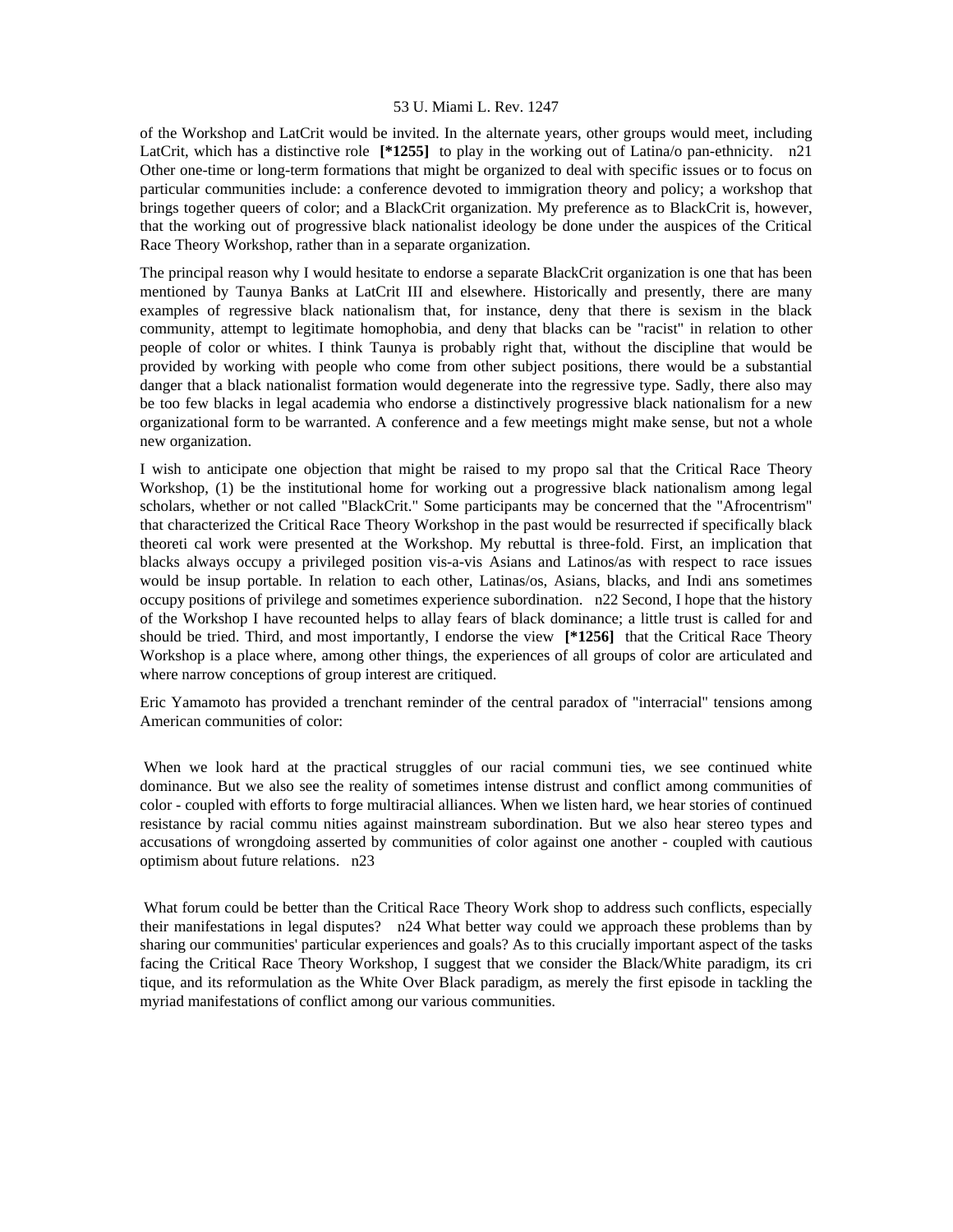# **FOOTNOTE-1:**

n1. By "black nationalism," I mean, principally, a stance that respects and works to preserve African American culture. See generally Gary Peller, Race Consciousness, [1990 Duke L.J. 758](http://www.lexis.com/research/xlink?searchtype=get&search=1990%20Duke%20L.J.%20758)  [\(1990\).](http://www.lexis.com/research/xlink?searchtype=get&search=1990%20Duke%20L.J.%20758)

n2. There was no workshop during the summer of 1998, primarily because, given pressing publication deadlines and other commitments, no one was available to host it. It does not seem to me, however, that we have actually "skipped" a year. Rather, we convened and did our work in alternative fora. After the Ninth Workshop at Tulane, in June 1997, hosted by Robert Westley, we all participated in the Conference on Critical Race Theory in November 1997, situated at Yale and superbly organized under the leadership of Angela Harris and Harlon Dalton. We met again at the AALS law teachers' conference in January 1998, where we participated in various panels and caucuses, and in the large, and successful demonstration against California's anti-affirmative action measure, Proposition 209. Sumi Cho, who has played a prominent role in the Critical Race Theory Workshop in recent years, was a principal organizer of the demonstration. Then, of course, a substantial number of us attended the LatCrit III conference, in May 1998.

n3. In addition to Kim, the leftist members of the first two Organizing Committees included Kendall Thomas, Neil Gotanda, Mari Matsuda, Richard Delgado, and myself. Linda Greene, who was a member of the Organizing Committee for the Second Workshop, probably would not describe herself as a leftist.

n4. We required those who wished to attend the Workshop to submit applications, in which they described their work and their interest in the Workshop. Only those whose applications were accepted were invited to attend. This procedure was adopted for two reasons. First, we felt that it was important to keep the Workshop meetings small, so that we could all engage each other in a sit-in-a-circle format for the entire five days of the Workshop. Secondly, and much more importantly, the "invitation only" policy was thought necessary for the Workshop to reflect radical, transformative politics. We did not want to be seen as issuing a general invitation to all legal scholars of color, no matter how conservative or parochial, to simply come hang out. This was our attempt to institutionalize what Frank Valdes has recently phrased a "move from color to consciousness." Francisco Valdes, Foreword: Latina/o Ethnicities, Critical Race Theory, and Post-Identity Politics in Postmodern Legal Culture: From Practices to Possibilities, 9 La Raza L.J. 1, 27 (1996). Frank embraces the possibility of making the shift from the current practice of identity politics to a potential construction of politicized identities. This shift, pioneered by Professor Chang, Professor Harris, and like-minded scholars, entails recognition of the fact that alliances are best built on shared substantive commitments, perhaps stemming from similar experiences and struggles with subordination, rather than on traditional fault lines like race or ethnicity. This possibility thus entails rejection of automatic or essentialist commonalities in the construction of coalitions and entails the post-postmodernist combination of sophistication and disenchantment, which can create a platform for the politics of difference and identification. Id. (footnote omitted).

While the organizers of the early Workshops attempted to promote such a principled basis for the collaboration of scholars of color, white scholars were excluded. The debate continues about whether the exclusion of whites from the Workshop is unprincipled, or whether it is simply a pragmatic step necessary to assure that racial hierarchy is not replicated in the Workshop. However, as this essay, Frank's article, and many other recent writings demonstrate, exclusion of whites did not insulate us from replicating troubling hierarchies within the Critical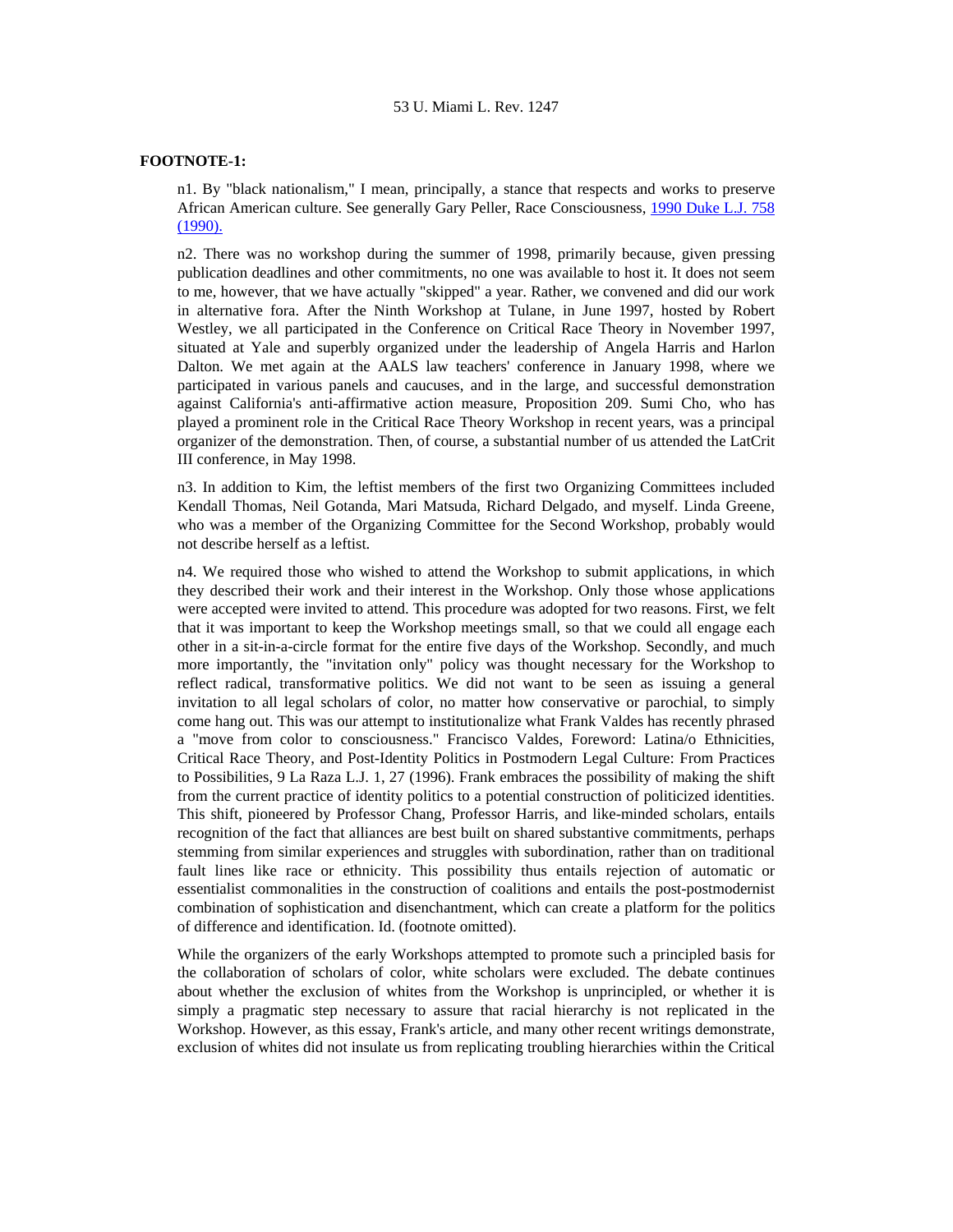Race Theory Workshop, in particular, the privileging of African American experience and of heterosexuality.

n5. From the notes of Professor Elizabeth H. Patterson, taken June 13, 1990, at the Second Critical Race Theory Workshop, held in Buffalo, New York. I am immensely grateful to Ginger Patterson for taking such excellent notes, and for taking time to dig them out of her archives to send to me.

n6. As I recall, the only rough spot in discussion of the first six propositions was a definite lack of unanimity on the question whether Critical Race Theory encompassed an anti-capitalist stance.

n7. It should be noted that there never was any doubt that Critical Race Theory encompassed a feminist stance against oppression on the basis of gender. Frank Valdes has misread articles written by Kim Crenshaw as asserting that the Workshop tended to privilege male experience, and to marginalize women of color. See Valdes, supra note 4, at 3 n.9, 5 n.15, 5 n.17 (discussing Kimberle Crenshaw, Mapping the Margins: Intersectionality, Identity Politics, and Violence Against Women of Color, [43 Stan. L. Rev. 1241, 1242-44 \(1991\)](http://www.lexis.com/research/xlink?searchtype=get&search=43%20Stan.%20L.%20Rev.%201241,at%201242) and Demarginalizing the Intersection of Race and Sex: A Black Feminist Critique of Antidiscrimination Doctrine, Feminist Theory and Antiracist Politics, 1989 U. Chi. Legal F. 139 (1989). Actually, when Kim wrote about how male experience had often been privileged in antiracist struggles, she was referring to such phenomena as the blatant sexism of some black nationalist organizations, including the latter-day S.N.C.C. and the Nation of Islam, as well as the refusal of the Southern Christian Leadership Conference to acknowledge the key leadership role being played, behind-the-scenes, by such women as Ella Baker.

As to gender issues within the early Critical Race Theory Workshop, if anyone tended to be silenced on gender issues, it was the men. Further, the dominant position of the early years of the Workshop, enforced by the women, clearly implied that there was no such thing as "gendered" oppression of males.

n8. In fact, some people, including Kim Crenshaw, were so disaffected by the regressive beliefs that had been paraded that they never again treated the Critical Race Theory Workshop as an important intellectual community.

n9. Frank Valdes describes the inextricability of struggles against racism and struggles against heterosexism in the following way:

 "Race" is in fundamental ways contingent on "sexual orientation" and vice versa; that is, people of color oftentimes are required to manifest heterosexuality to be accepted as authentically raced, while lesbians and gays oftentimes must be white to be authenticated and accepted by those communities. \* \* \* "Race" and "sexual orientation" combine, or intersect, in the formation of individual and group identities, and ... these combinations and intersections inform the way in which particular persons or groups are constructed and (mis)treated culturally and legally.

Valdes, supra note 4, at 6 n.21.

n10. As noted above, the full title of the moderated focus group discussion was "From RaceCrit to LatCrit to BlackCrit?: Exploring Critical Race Theory Beyond and Within the Black/White Paradigm."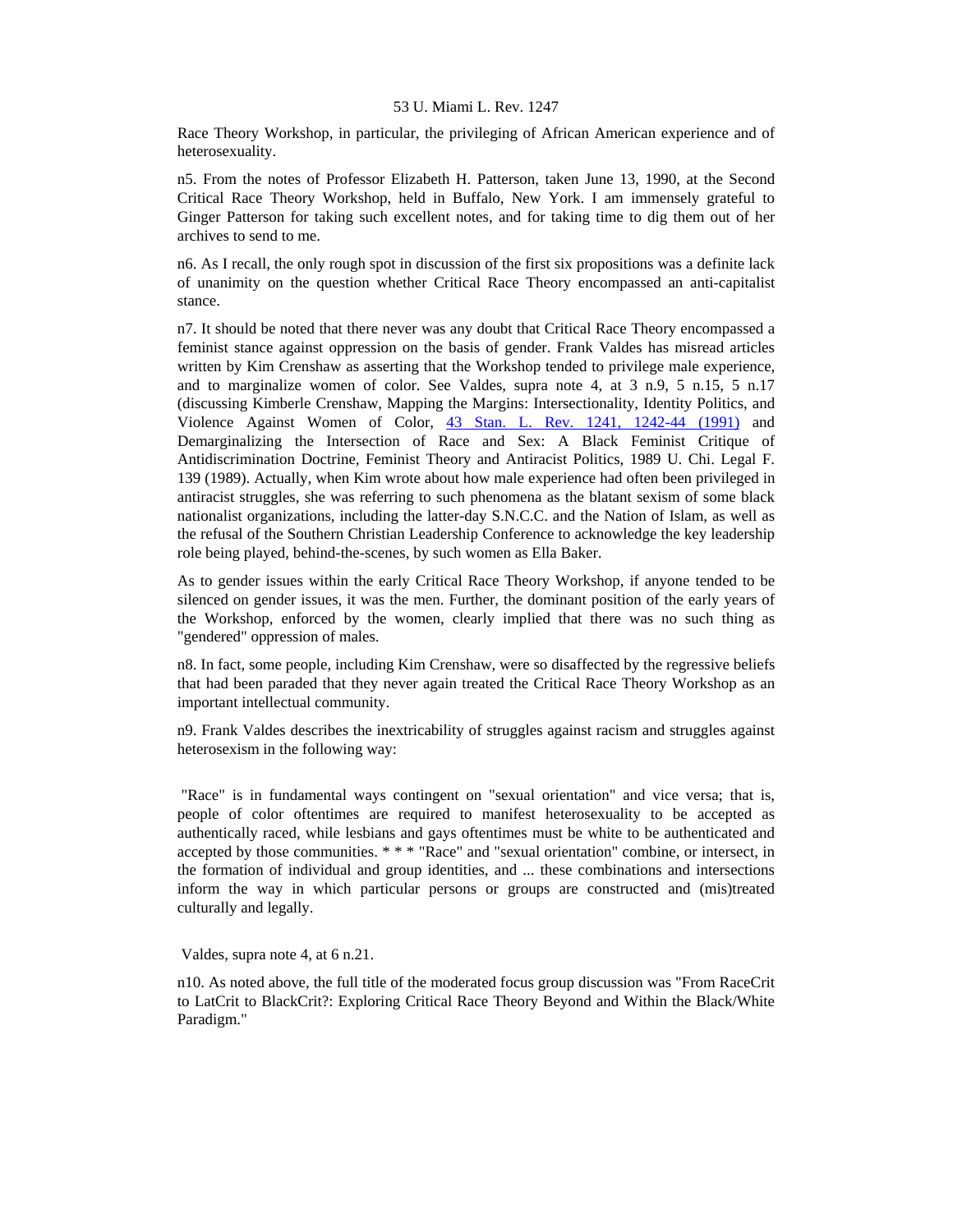n11. Actually, the published work of LatCrit scholars is relatively mild in chastisement of African Americans for the scant attention paid to Latina/o and Asian issues during the early years of the Critical Race Theory Workshop, calling us "insensitive," Valdes, supra note 4, at 5, and "indifferent." Juan F. Perea, The Black/White Binary Paradigm of Race: The "Normal Science" of American Racial Thought, [85 Cal. L. Rev. 1213, 1254 \(1997\).](http://www.lexis.com/research/xlink?searchtype=get&search=85%20Calif.%20L.%20Rev.%201213,at%201254) However, during face-to-face discussion of the Black/White paradigm at the Eighth Workshop, it seemed that Latinos and Latinas took the Workshop's early neglect of their issues very personally. At least, that was how the African Americans in the "hot seat" heard the critique. We may have been mistaken, of course, our perceptions warped by the heat of our embarrassment that we had apparently done to Asians and Latinas/os what Critical Legal Studies had once done to us!

n12. It is important that this gap in the Workshop's understanding not be confused with what Angela Harris denominates a theory of "black exceptionalism", that is, a thought-out, articulated, and defended position that the black experience, virtually to the exclusion of all others, is equivalent to the meaning of "race" in America. See Leslie Espinoza and Angela P. Harris, Afterword: Embracing the Tar-Baby - LatCrit Theory and the Sticky Mess of Race, [10](http://www.lexis.com/research/xlink?searchtype=get&search=10%20La%20Raza%20L.J.%20499,at%20510)  [La Raza L.J. 499, 510-19 \(1998\), 85 Cal. L. Rev. 1585, 1596-1605 \(1997\).](http://www.lexis.com/research/xlink?searchtype=get&search=10%20La%20Raza%20L.J.%20499,at%20510)

n13. Harlon Dalton was the host, Yale was the sponsoring school, and the Workshop was held at a retreat center in the New Haven suburbs, of Madison, Connecticut.

n14. This critique used the word "Afrocentrism" in the same way Frank Valdes later did:

 As used here, "Afrocentric" denotes a focus on black or black/white relations and not a yearning for, or a return to, Africa. The perception addressed here with this term, ... is that the scholarship and discourse produced under the rubric of "Critical Race Theory" generally and effectively has equated African American "blackness" with "race" and measured that experience against Euro-American "whiteness" without examining how Asian American, Latina/o and Native American experiences or identities figure in the race/power calculus of this society and its legal culture.

Valdes, supra note 4, at 5 n.16.

n15. The Fifth Critical Race Theory Workshop, held in 1993 at Mills College in Oakland, California, was sponsored by Santa Clara University Law School. Margaret Russell, Margalynne Armstrong, and Monica Evans were the hosts.

n16. The seventeen articles we read included: Edna Acosta Belen, Beyond Island Boundaries: Ethnicity, Gender and Cultural Revitalization in Nuyorican Literature; Juan Flores and George Yudice, Living Borders/Buscando America: Languages of Latino Self-Formation; and Sau-ling Cynthia Wong, Ethnicizing Gender: An Exploration of Sexuality as Sign in Chinese Immigrant Literature, in Reading the Literatures of Asian American III (Lindling ed., 1992).

n17. By contrast, the demise of Critical Legal Studies might be attributed, at least in part, to its inability or unwillingness to respond to critiques by women and people of color.

n18. In fact, as I recall, the only specific attention given to blacks during sessions at the Eighth Workshop were critiques of black homophobia and chastisement of blacks for our role in enforcing repressive aspects of the Black/White paradigm.

n19. Sometimes also known as "indigenous peoples" or "Native Americans." Until then, Estevan Rael y Galvez and Eric Yamamoto had been the only "indigenous" folk who regularly attended the Workshop, although others, including Rob Williams, had been invited every year.